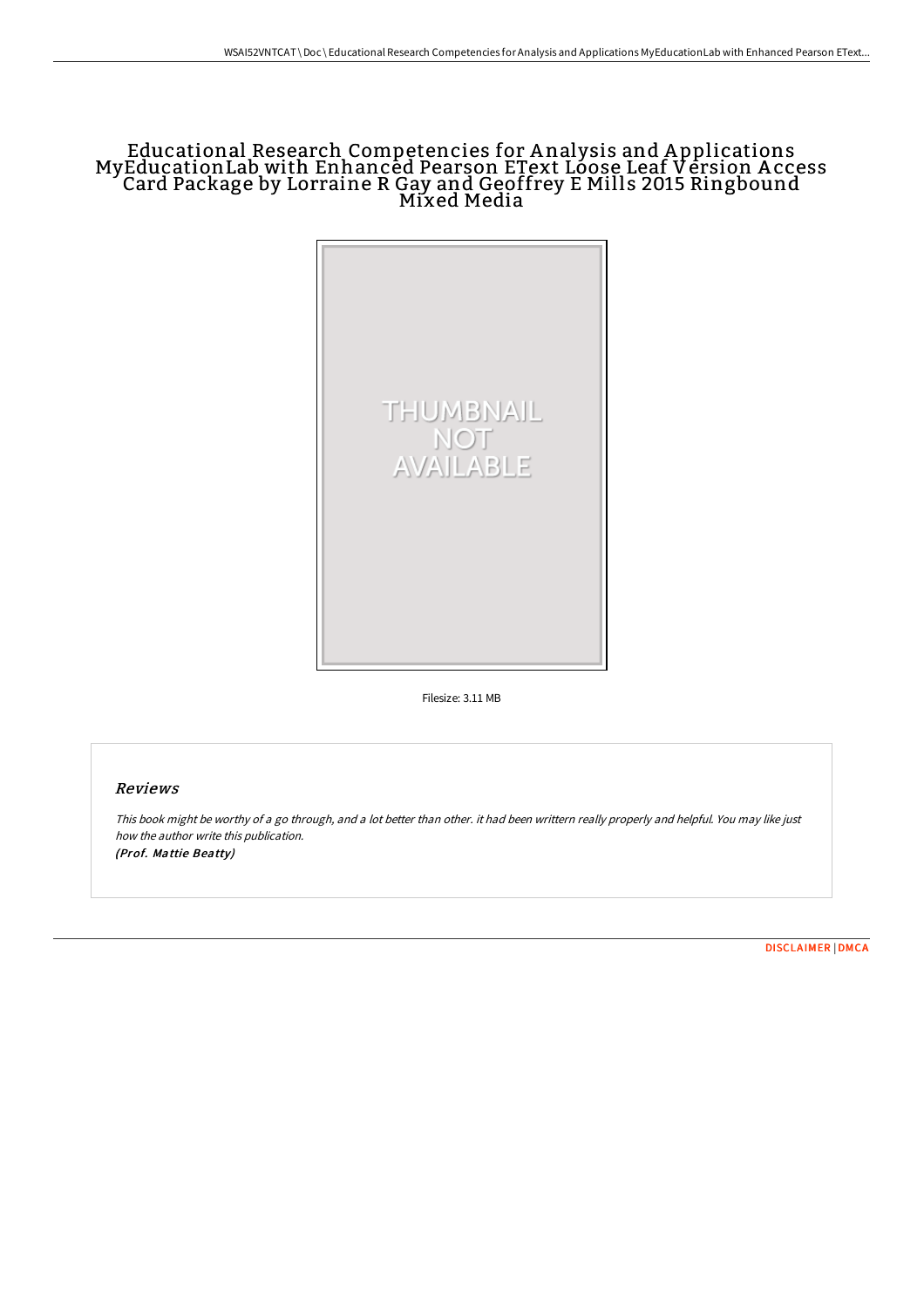## EDUCATIONAL RESEARCH COMPETENCIES FOR ANALYSIS AND APPLICATIONS MYEDUCATIONLAB WITH ENHANCED PEARSON ETEXT LOOSE LEAF VERSION ACCESS CARD PACKAGE BY LORRAINE R GAY AND GEOFFREY E MILLS 2015 RINGBOUND MIXED MEDIA



To download Educational Research Competencies for Analysis and Applications MyEducationLab with Enhanced Pearson EText Loose Leaf Version Access Card Package by Lorraine R Gay and Geoffrey E Mills 2015 Ringbound Mixed Media PDF, you should refer to the button under and download the file or gain access to additional information which are have conjunction with EDUCATIONAL RESEARCH COMPETENCIES FOR ANALYSIS AND APPLICATIONS MYEDUCATIONLAB WITH ENHANCED PEARSON ETEXT LOOSE LEAF VERSION ACCESS CARD PACKAGE BY LORRAINE R GAY AND GEOFFREY E MILLS 2015 RINGBOUND MIXED MEDIA book.

Book Condition: Brand New. Book Condition: Brand New.

 $\Box$  Read Educational Research Competencies for Analysis and Applications [MyEducationLab](http://digilib.live/educational-research-competencies-for-analysis-a-1.html) with Enhanced Pearson EText Loose Leaf Ver sion Access Card Package by Lorraine R Gay and Geoffrey E Mills 2015 Ringbound Mixed Media **Online** 

Download PDF Educational Research Competencies for Analysis and Applications [MyEducationLab](http://digilib.live/educational-research-competencies-for-analysis-a-1.html) with Enhanced Pearson EText Loose Leaf Version Access Card Package by Lorraine R Gay and Geoffrey E Mills 2015 Ringbound Mixed Media